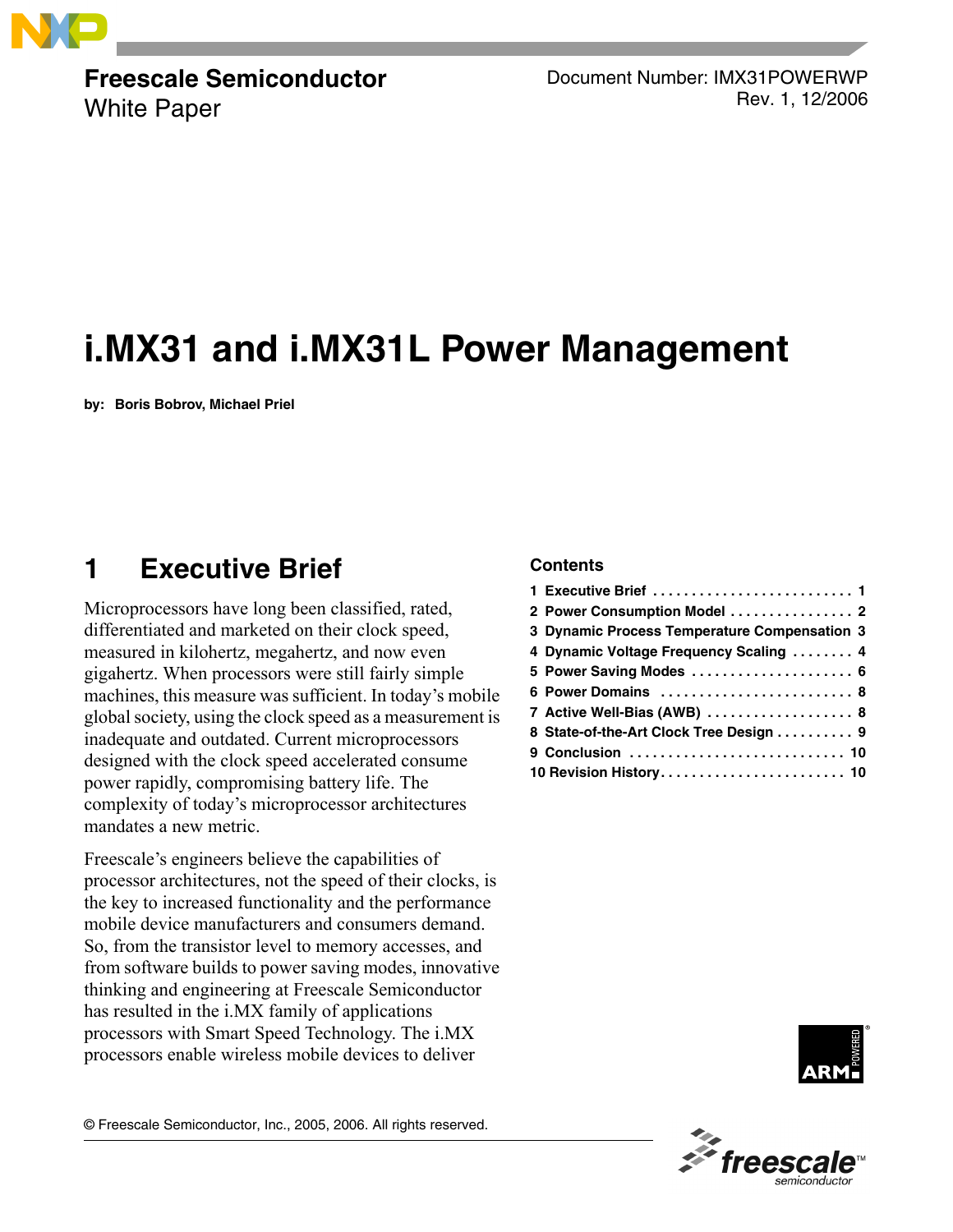### **Power Consumption Model**

longer performance times with plenty of energy available to drive power-hungry applications, such as video conferencing and 3-D gaming.

The primary target of the i.MX31 and i.MX31L processors is the mobile device market; thus, a lot of thought and effort has been invested to optimize performance and provide longer performance time for mobile systems based on the i.MX31 and i.MX31L. In this white paper, we describe some non-application-specific techniques and mechanisms deployed in these processors that significantly prolong the battery life of the device.

Here is a brief look at the i.MX31 and i.MX31L Advanced Power Management features:

- Dynamic Process Temperature Compensation (DPTC)—dynamic adjustment of the supply voltage relative to the current temperature and the manufacturing process used.
- Dynamic Voltage Frequency Scaling (DVFS)—reduction of operating voltage to the *minimum* level needed to support only the *minimum* operating *frequency* required by running applications at the given moment. The i.MX31 and i.MX31L bring the concept to new heights by introducing an automatic hardware mechanism for DFVS control that requires minimum CPU resources and software (OS and drivers') complexity.
- Three separate Power Domains—CPU (ARM), peripherals, and the PLLs, provide the ability to save power in one domain while the others remain functional.
- Power Gating— the ability to shut down the entire IC (hibernate) or only the most power-hungry ARM® Platform power domain in standby mode.
- Independent low-power modes for different power domains, including the following modes:
	- Stop—Clocks off
	- Doze—Turn off the clocks/PLL
	- Hibernate—Power down
	- State Retention—Retain ultra-low voltage
- Active Well Biasing—Reduces standby leakage by up to 15 times by lowering the well voltage of the transistor. Standby leakage is a great concern in sub-micron manufacturing processes' IC designs in the semiconductor industry.
- Careful and power-friendly IC design with 3 levels of clock hierarchy, enabling shutting down clocks to the parts of logic that are not used by the running application.
- Technology choice for optimum trade-off between speed and low-power, high-performance, yet with leaky transistors (*low-Vt*) versus ultra-low power semiconductor circuits (*high-Vt*) for functional modules with modest performance requirements.

## <span id="page-1-0"></span>**2 Power Consumption Model**

Power consumed by a semiconductor device has two components—dynamic and static:

 $P_{total} = P_{dynamic} + P_{static}$ 

The dynamic power should be considered in only the active mode, when signal values are switching, and when analog circuits change their state, in other words, when operations occur because of the device performing its function. The dynamic power is defined by: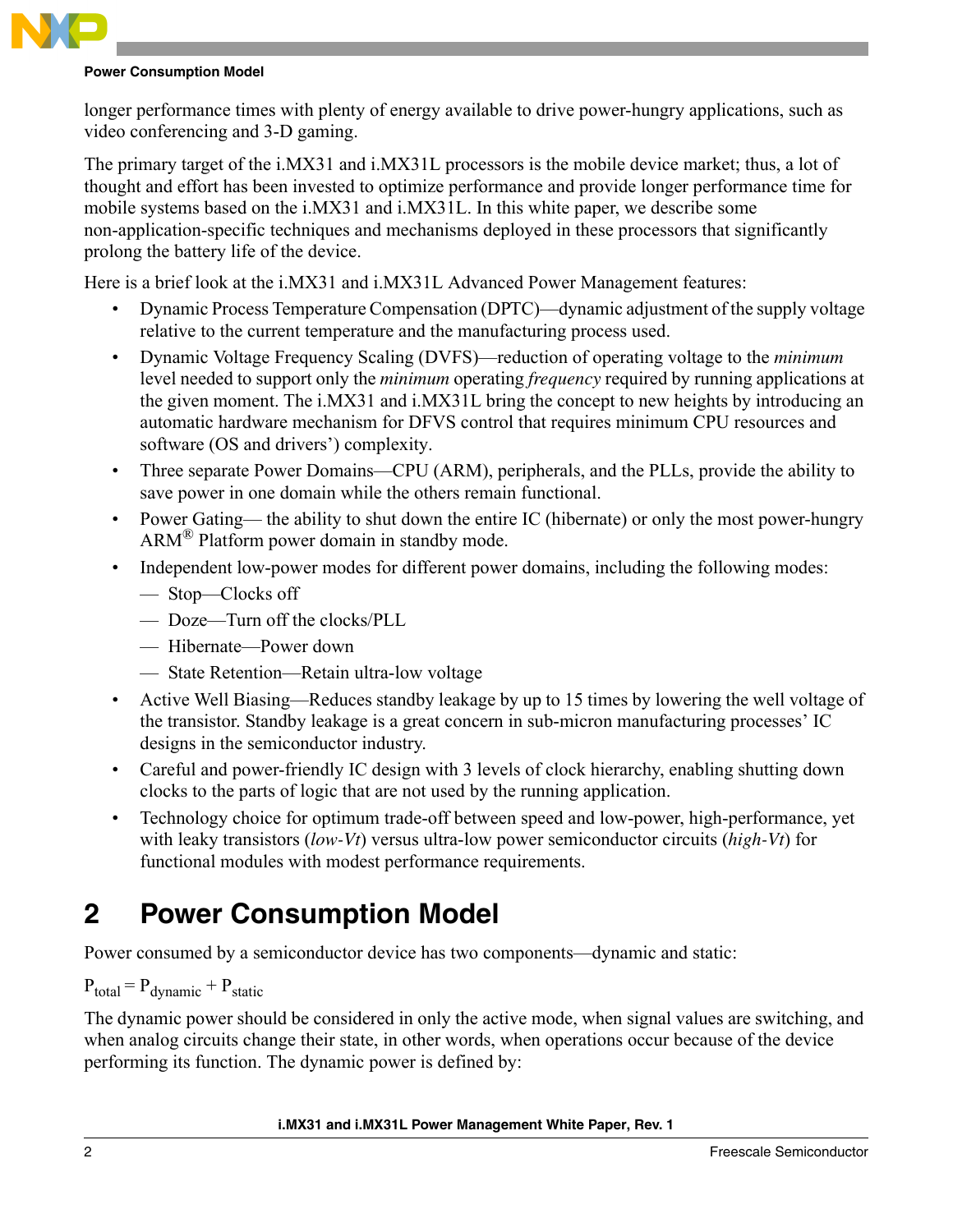

## $P_{\text{dynamic}} = C_{\text{apacitance}} \times V_{\text{oltage}}^2 \times F_{\text{requency}}$

In the formula, the voltage is squared, and so has had a great effect on the consumed power and, thus, on the battery life.

On the other hand, the static power which is significantly smaller than the dynamic power when the device is in its active mode, plays the main role in the Standby Mode (a cellular phone in its inactive state, a PDA that is switched off, etc.) which is the dominant mode in the lifetime of the device. In typical usage Standby time is longer than active time by a factor of ten.

 $P_{static}$ = f(leakage current)

Static Power is a function of leakage, which, on its own, is dependent mostly on the manufacturing process used, the size of the die, and the voltage in the transistor well as shown in [Figure](#page-2-1) 1. While the DPTC and DVFS techniques reduce dynamic power consumption, all other techniques primarily address the Static Power in standby.



**Figure 1. Leakage Current vs. Manufacturing Process**

## <span id="page-2-1"></span><span id="page-2-0"></span>**3 Dynamic Process Temperature Compensation**

A key engineering philosophy at Freescale designing processors that perform under "worst case" conditions. Worst case in the semiconductor industry applies to very high temperatures and variations in the manufacturing process; transistor performance varies in a predefined range of parameters. Thus, some IC parts in the same lot come out capable of supporting higher operating frequencies (fast process), or lower frequencies at the bottom of the pre-defined performance window (slow process) at the given voltage. The Dynamic Process Temperature Compensation (DPTC) mechanism ([Figure](#page-3-1) 2) measures delays of reference circuits that are dependent on the process speed and temperature, then lowers the voltage to the minimum level needed to support the current operating frequency.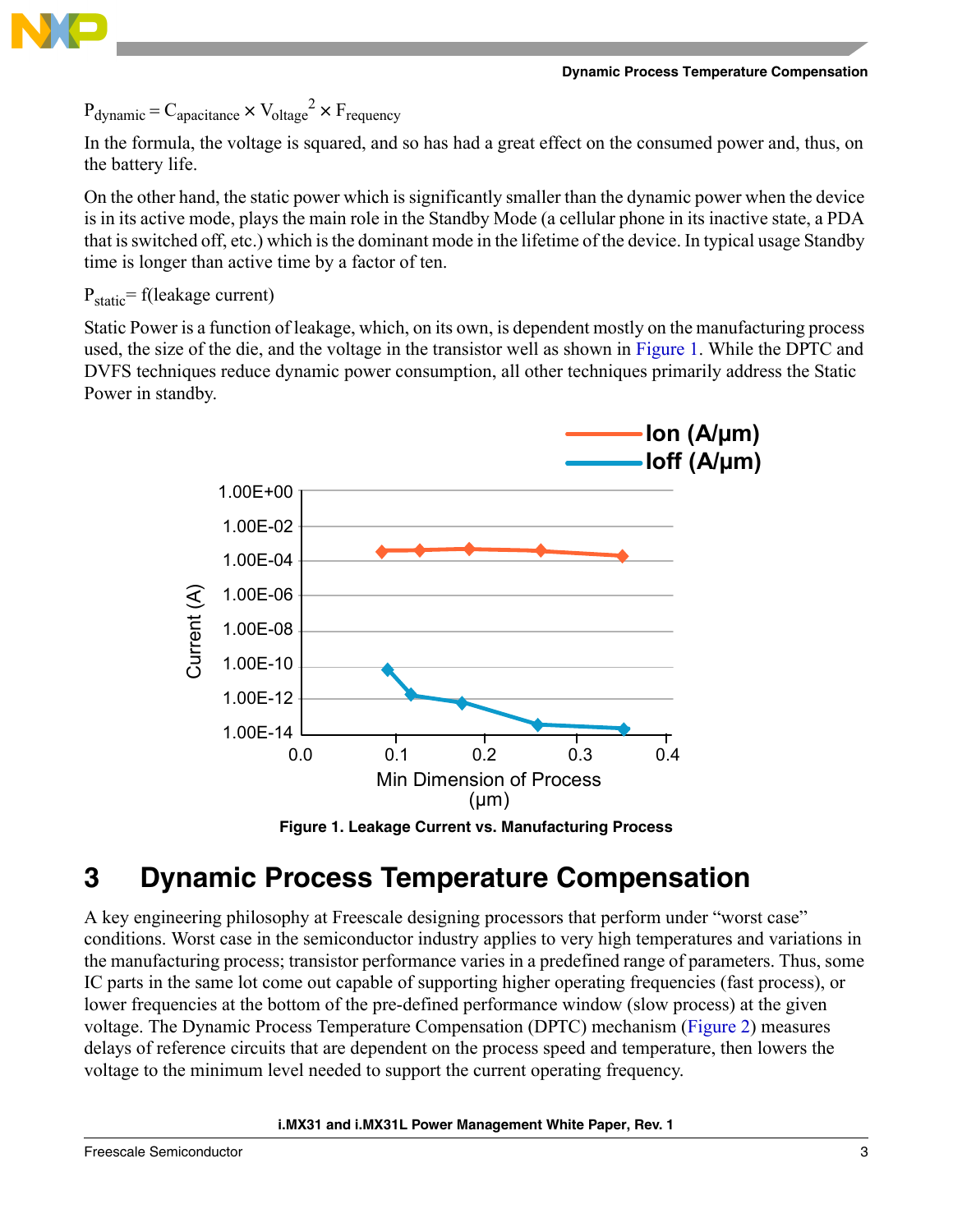

#### **Dynamic Voltage Frequency Scaling**



**Figure 2. Dynamic Process Temperature Compensation (DPTC) Mechanism**

<span id="page-3-1"></span>So, a device containing a fast-process IC operating in a moderate climate condition can be expected to work at the worst-case calculated voltage to support the required frequency. In room temperature conditions, a typical process case 1.2 V is enough for DPTC-enabled 90 nm i.MX31 and i.MX31L processors, while a conventional 90 nm design will require 1.6 V. This may result in a power savings approaching 40%, thereby nearly doubling the battery life.

The inputs from reference "sense" circuits are processed by internal control and compare logic and written to software-readable registers. If there is a significant (pre-defined) change in the reference circuit delay values, an interrupt is triggered, then the relevant software interrupt routine calculates the new required voltage and re-programs the Power Management IC (PMIC) to supply the new voltage to the i.MX31 and i.MX31L processors. After the new voltage is applied the reference circuit delay, values change, providing feedback and closing the loop of the DPTC mechanism, making sure the system stabilizes at the proper voltage level.

## <span id="page-3-0"></span>**4 Dynamic Voltage Frequency Scaling**

Dynamic Voltage Frequency Scaling (DVFS) is an advanced technique that allows on-the-fly frequency adjustment according to the current performance requirements of the system. By lowering the frequency, it is possible to lower the operating voltage (on-the-fly as well), thereby dramatically reducing the power consumption.The concept is not new, but the major innovation introduced in the i.MX31 and i.MX31L processors is an autonomous hardware mechanism that controls the frequency and voltage with minimal software involvement. Also, the performance requirements (system load) are monitored by dedicated hardware sampling the internal signals of the i.MX31 and i.MX31L processors, such as CPU execution status, data bus requests, and signals.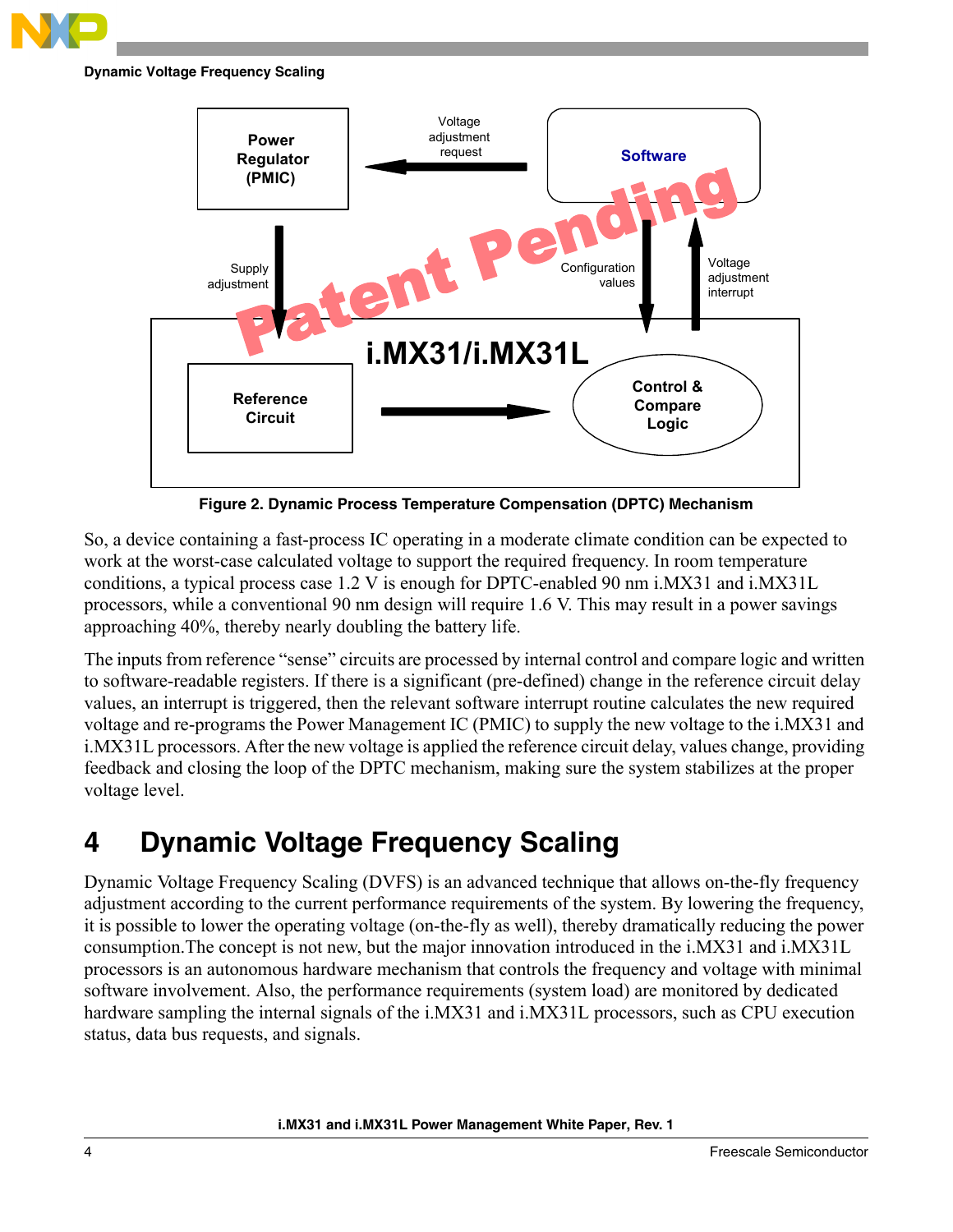

DVFS works in conjunction with DPTC making sure the minimal voltage is applied, taking into account both the performance and process-temperature conditions.

[Figure](#page-4-0) 3 shows two approaches to DVFS that the i.MX31 and i.MX31L processors support.



<span id="page-4-0"></span>The reactive approach is a hardware-driven mechanism with a minimal software interference (some initialization and occasional tracking required). In reactive mode the DFVS hardware measures system load. When it detects changes in performance requirements, it adjusts automatically the voltage and frequency.

The predictive approach is a software-driven mechanism, where the i.MX31 and i.MX31L DVFS hardware writes the system load measurements to the dedicated software-readable registers. The hardware also provides the interface for the software to program a pre-defined pattern for voltage and frequency. The example shown in [Figure](#page-4-0) 3 describes a case where the software analyzes the system load pattern and tries to predict the future load. After it generates a prediction, it programs the DVFS hardware with a voltage-frequency pattern. In the case of an inaccurate prediction, an adjustment can be easily made.

For extreme cases when there is a sudden surge in the system load, requiring maximum performance from the system, the panic mode of the DVFS activates, switching to the maximum frequency and voltage.

Figure [4 on page 6](#page-5-1) shows the DVFS hardware details.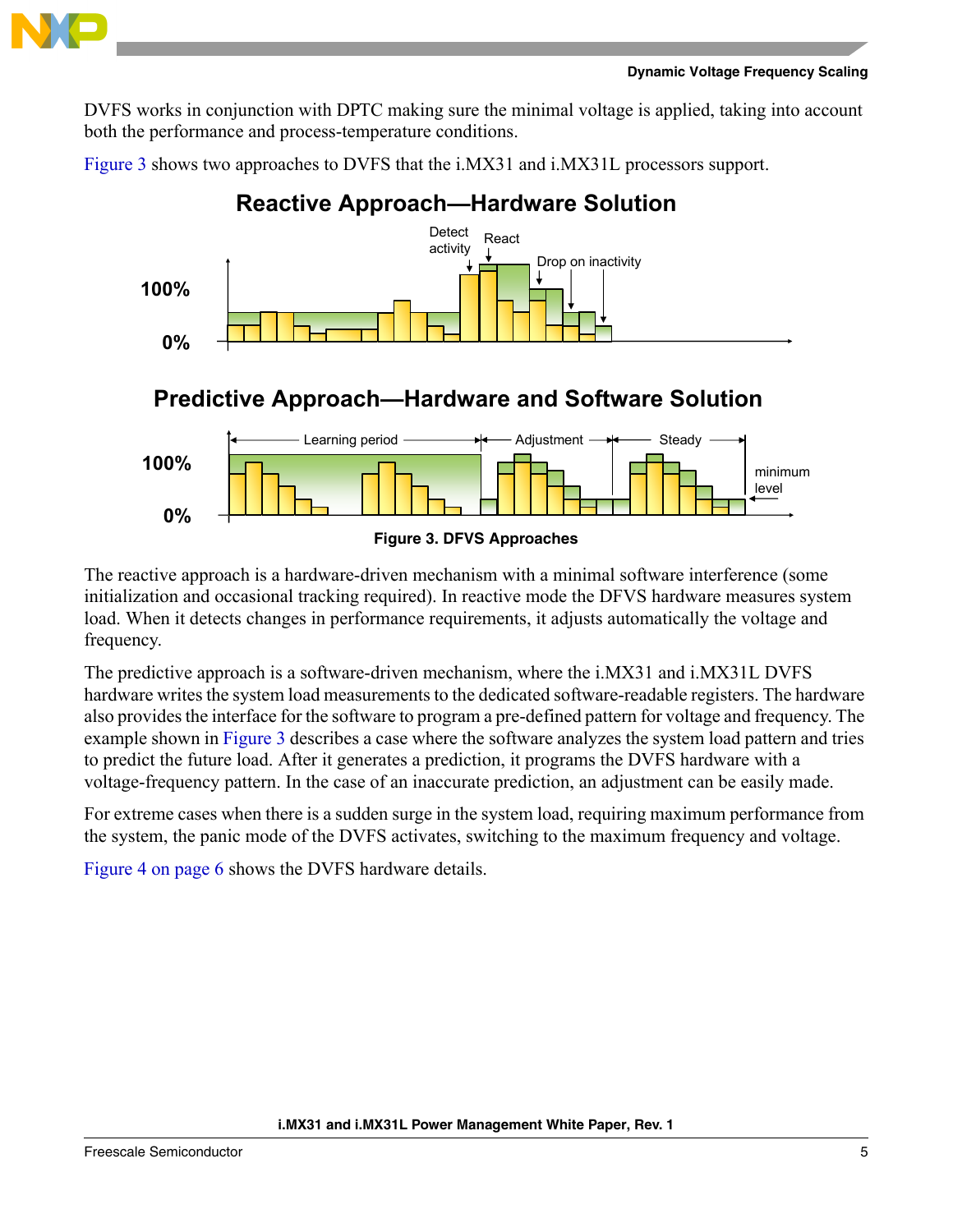

**Power Saving Modes**



**Figure 4. DVFS Hardware Mechanism**

<span id="page-5-1"></span>The hardware signals from different i.MX31 and i.MX31L functional units are sampled by the system load monitor logic. Pre-defined programmable weights can be assigned to different signals providing all the necessary input for the software to adjust the DVFS hardware behavior. The weighted and processed system load value is written to the system load register. This register value is sampled to the system load log so that the software DVFS algorithm can analyze system behavior and provide necessary adjustments by programming the frequency-voltage pattern register.

The system load register also outputs its value to the reactive logic. The reactive logic includes software-pre-programmed threshold system load levels. Once the system load changes by crossing a threshold boundary, the reactive logic sends a command to the DVFS interface to switch voltage and frequency. If the system load suddenly jumps to a pre-defined maximum performance threshold value, the system triggers the panic mode, switching as soon as possible to the highest voltage and frequency level. The system response time in this case is negligible, since everything is done automatically, independent of the CPU state and the software (OS) event latency policy.

Software complexity involved in the reactive mode is negligible—primarily involving initial system setup and occasional adjustments during runtime. For the predictive mode, the software developer can implement as complex algorithm as desired, as the i.MX31 and i.MX31L processors provide all the hardware tools for that.

# <span id="page-5-0"></span>**5 Power Saving Modes**

The i.MX31 and i.MX31L processors offer many different power saving modes, giving the system developer the ability to trade off between power consumption in stand-by and recovery times as shown in Figure [5 on page 7.](#page-6-0) One of the important features is the hardware handshake of the i.MX31 and i.MX31L clock controller with peripherals before entering a low-power mode. This allows the relatively power-hungry ARM core to enter a low-power mode immediately without waiting for the peripherals to complete their tasks.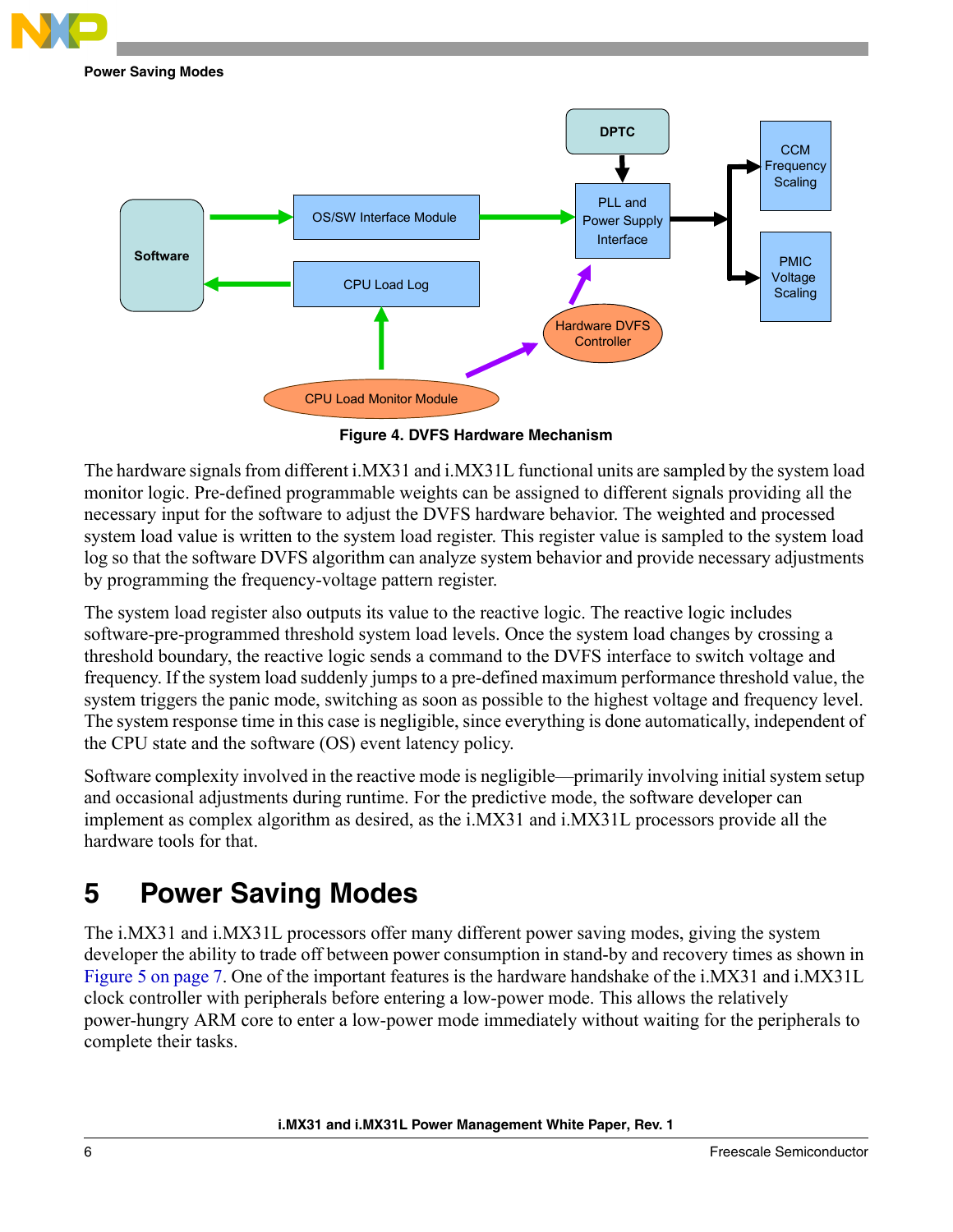



### <span id="page-6-0"></span>**5.1 Run**

This is the normal, functional operating mode of the i.MX31 and i.MX31L processors. Frequency and voltage may vary according to DVFS and DPTC standards.

### **5.2 Wait**

In this mode, the ARM11<sup>TM</sup> MCU clock is stopped, but the i.MX31 and i.MX31L bus switch (MAX) and all peripherals' clocks remain active. This mode is useful for running low MIPS applications that primarily involve peripheral activity, such as a viewfinder that can be run with minimal ARM11 MCU involvement in i.MX31 and i.MX31L processors.

### **5.3 Doze**

In this mode, both the ARM11 and MAX clocks are stopped. Clocks for specific peripherals can be switched off automatically in Doze mode by pre-programming the Clock Controller module. This mode is useful for processes that require quick reactivation.

### **5.4 State Retention**

In this mode, all clocks are switched off and the PLL is disabled. External memory is put in low-power (self-refresh) mode. State retention uses less power and has a longer wake-up time than Doze mode, but there is no need to recover any data after the wake-up.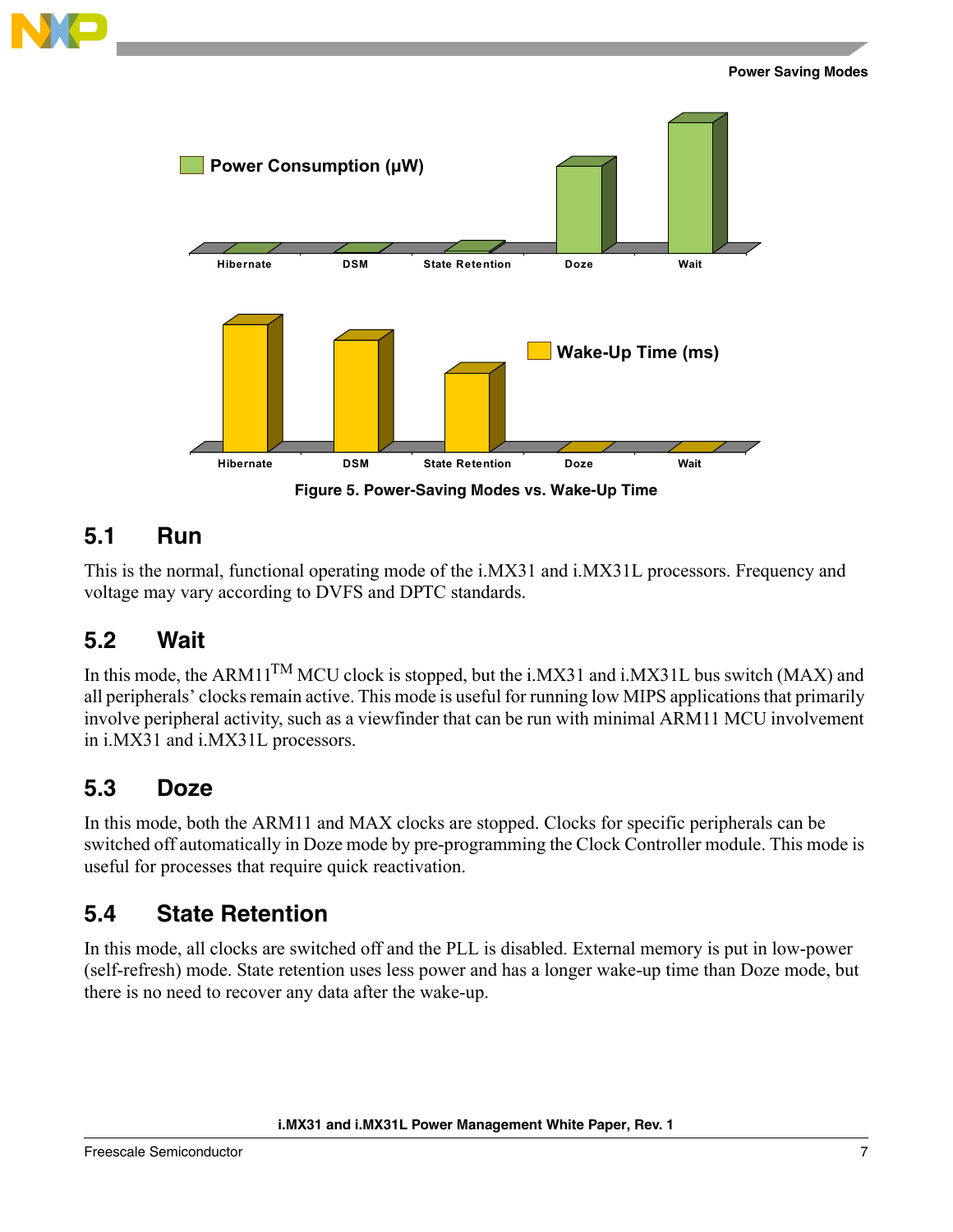

**Power Domains**

## **5.5 Deep Sleep**

In this mode, the power supply of the ARM Platform—the biggest consumer of power in i.MX31 and i.MX31L processors—is shut down. Any relevant register data should be saved before entering Deep Sleep mode (WFI, otherwise known as Wait-For-Instruction).

## **5.6 Hibernate**

The power supply of the entire i.MX31 and i.MX31L IC is shut down. All internal data should be saved to external memory prior to Hibernate.

## <span id="page-7-0"></span>**6 Power Domains**

Another important feature of the i.MX31 and i.MX31L processors is the division of the IC into power domains—providing the flexibility of clocking-off/powering-off different parts of the IC. The domains are as follows:

- MCU—Includes the ARM11 Core, the MMU, and the L1 Caches.
- L2 cache—Includes L2 cache data array.
- Peripheral—Includes all peripherals.
- PLL—Includes PLLs and the FPM (Frequency Pre-Multiplier).

## <span id="page-7-1"></span>**7 Active Well-Bias (AWB)**

Active Well-Bias battles the high-performance transistor current leakage of the advanced submicron manufacturing process technology of the i.MX31 and i.MX31L processors. By controlling the transistor well supply, the threshold voltage of leaky high performance transistors is reduced resulting in an increase of standby current by a factor of 10. Traditionally, the only shortcoming of the well-bias technique is the necessity to add an AWB Charge Pump to support the separate well supply. The i.MX31 and i.MX31L processors solve this problem by integrating their own AWB Charge Pump on-chip. Figure [6 on page 9](#page-8-1) shows a contrast of well-biased gate versus conventional design.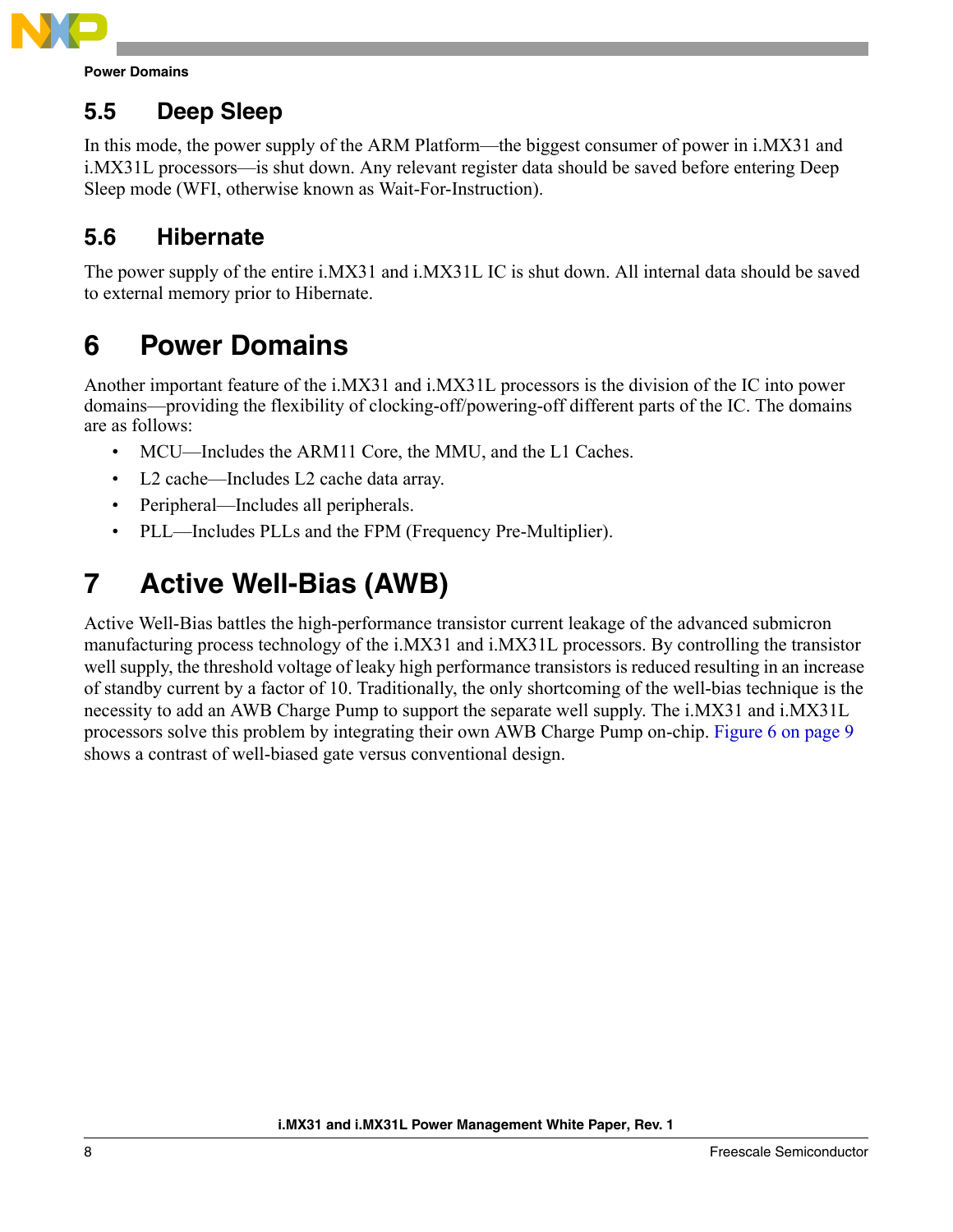





**Figure 6. Well-Biased Gate vs. Conventional Design**

## <span id="page-8-1"></span><span id="page-8-0"></span>**8 State-of-the-Art Clock Tree Design**

The clock tree is an important contributor to total power consumption, the clocks themselves being constantly switching signals when enabled and causing many other portions of logic to change value, drawing dynamic current. Balancing the clock tree is also very important not only to prevent functional failures, but to avoid unnecessary switching of logic values back and forth between different clock domains, until all clocks propagate. Figure [7 on page 10](#page-9-1) shows the clock tree diagram.

Three main methods were applied to the design as follows:

- Custom design of the clock controller—manual balancing of the clocks
- Clock gating in RTL of modules when they are functionally disabled
- Automatic design tools' clock gating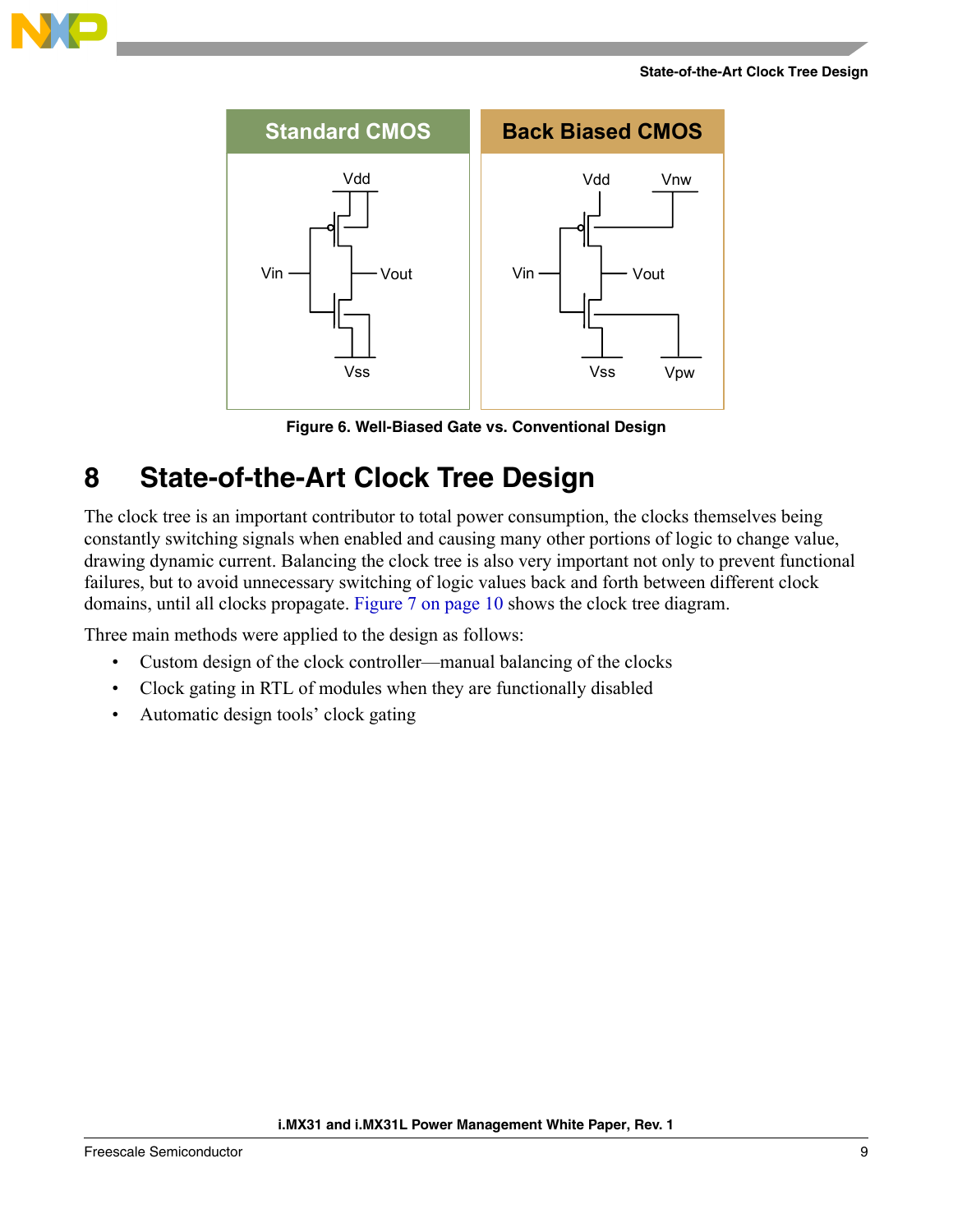



**Figure 7. i.MX31 and i.MX31L Clock Tree Simplified Diagram**

## <span id="page-9-1"></span><span id="page-9-0"></span>**9 Conclusion**

The i.MX31 and i.MX31L processors address all aspects of power management. They save dynamic power using the DPTC and DVFS, they reduce leakage with AWB, and they also offer multiple power saving modes. Devices having an i.MX31 or i.MX31L processor on-board will have all the means to multiply its operating time using the same battery versus using other conventional designs. All of the power saving is achieved using minimum additional software complexity and CPU load. The i.MX31 and i.MX31L processors open many new possibilities for the power aware system developer, as no other chip has done before.

## **10 Revision History**

Rev. 1 changes the sentence in Section 7, Active Well Bias from:

By controlling the transistor well supply, the threshold voltage of leaky high performance transistors is reduced resulting in **a reduction** of standby current by a factor of 10.

To: By controlling the transistor well supply, the threshold voltage of leaky high performance transistors is reduced resulting in **an increase** of standby current by a factor of 10.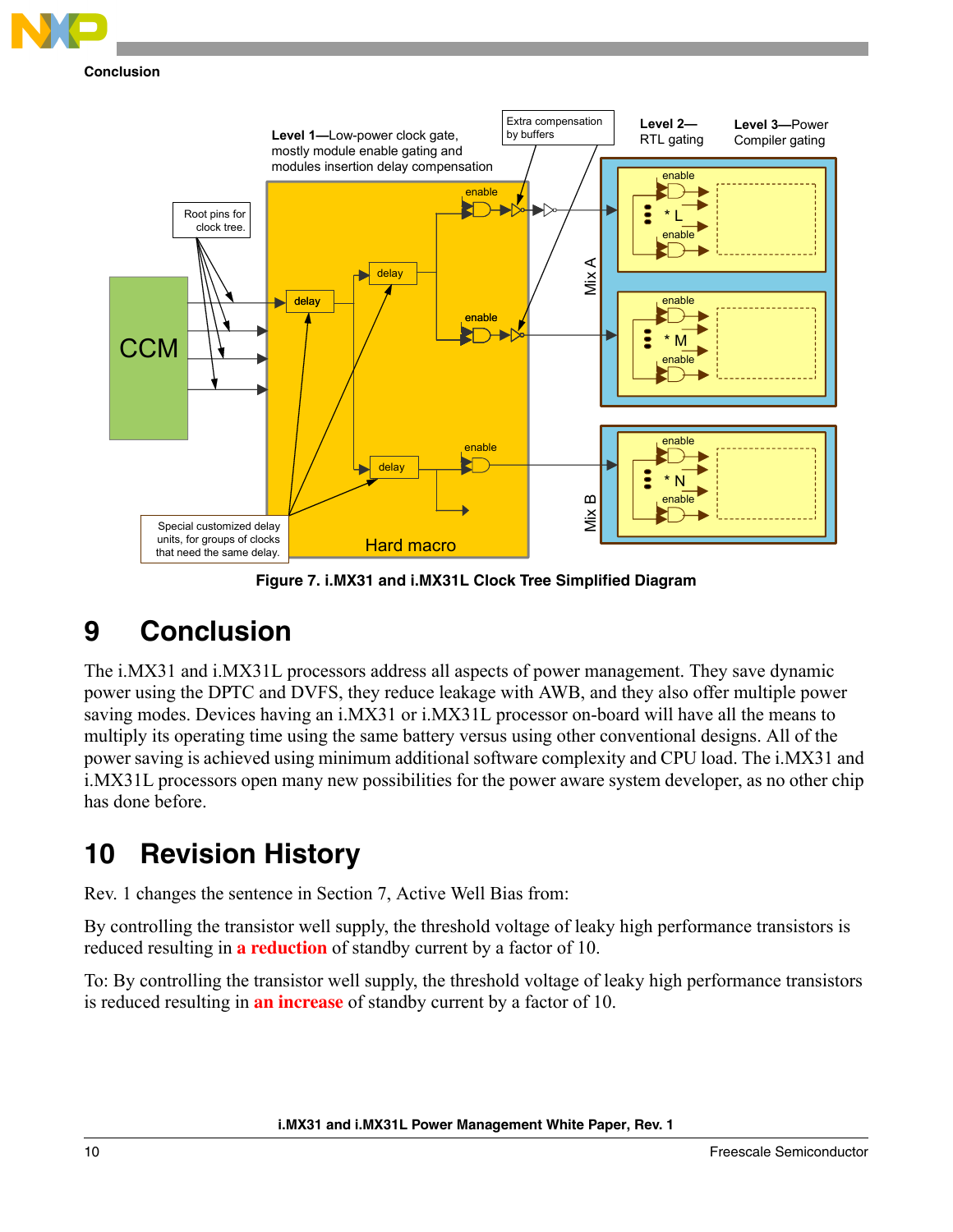

**Revision History**